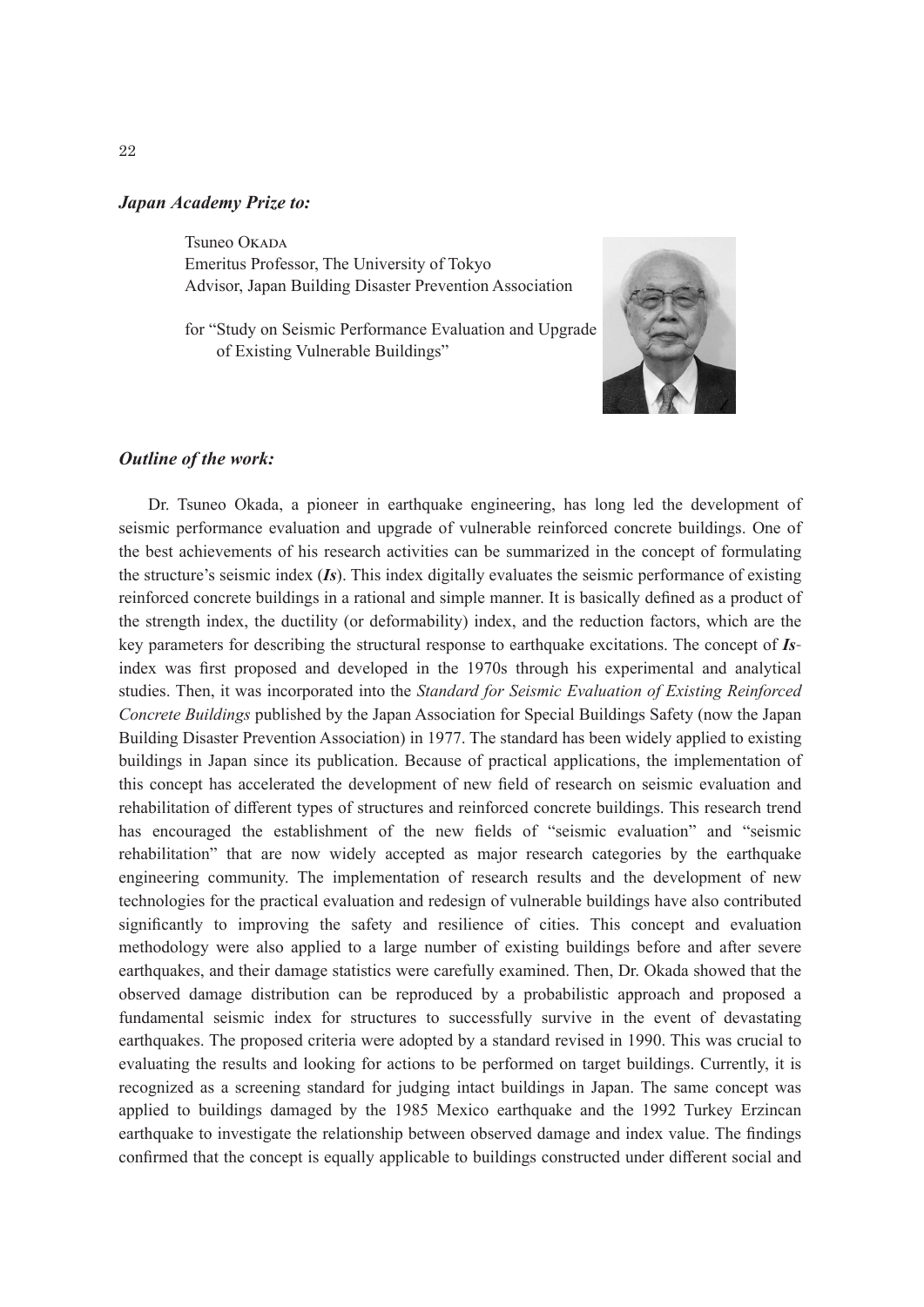technical backgrounds than Japan.

The development of seismic evaluation and upgrade methodology for existing buildings has contributed socially and timely to mitigating catastrophic damage to structures. The 1995 Hyogoken Nanbu or Kobe earthquake severely hit the urban area of Kobe City. Design and construction of buildings based on outdated seismic codes seemed to be a major reason for catastrophic damage in Kobe City. Dr. Okada and his team worked closely with the Architectural Institute of Japan and the Ministry of Education (now the Ministry of Education, Culture, Sports, Science and Technology) to extensively investigate damage to reinforced concrete school buildings in the affected area. As a result, they noted that most of the damaged buildings did not meet the judging criteria. Therefore, if the buildings had received a seismic assessment before the event, they would have had to be upgraded. Recognizing the serious vulnerability of older buildings, the Japanese government immediately enacted the *Act on Promotion of Seismic Retrofitting of Buildings* in 1995, using the essence of seismic assessment methodology developed by Dr. Okada. Since the new Act was applied to existing buildings nationwide, the development of methodology has contributed significantly to improving the safety of Japanese cities. In catastrophic earthquakes such as the 2004 Niigata-ken Chuetsu earthquake and 2011 Great East Japan (Tohoku) earthquake, buildings seismically upgraded before these earthquakes showed little or no damage, while those that were not upgraded were severely damaged. Dr. Okada's contributions to the development of seismic performance evaluation and rehabilitation techniques, and the determination of criteria for identifying intact buildings, have had a significant impact on mitigating damage to buildings and loss of life due to earthquakes in Japan.

### **List of Main Publications**

#### **Books**

- 1. 日本特殊建築安全センター(現・日本建築防災協会)(編). 既存鉄筋コンクリート造 建築物の耐震診断基準付解説. 1977. [1章 総則 (pp. 1, 29–31)・2 章 耐震指標の定義 (pp. 1, 32)・3.1 章 構造耐震指標の算定 一般/ 3.2 章 保有性能基本指針 (pp. 1–16, 33–104)・ 5 章 耐震性能総合診断 (pp. 27, 127–129) 執筆・原案作成部会主査担当]
- 2. SCREEN 開発作業部会. 鉄筋コンクリート造建築物の耐震診断プログラム SCREEN Edition-2.日本建築防災協会.1980.[主査担当]
- 3. 日本コンクリート工学協会(編). 既存鉄筋コンクリート構造物の耐震補強ハンドブッ ク. 技報堂出版. 1984. [序 (pp. i–iii)・資料編資料 1 (pp. 427–446) 執筆担当]
- 4. 梅村 魁(編著).鉄筋コンクリート建物の動的耐震設計法.技報堂出版.1973.[I.1 編 設計例における耐震設計の考え方 (pp. 9–19)・I.3 編 設計例 2 (pp. 145–248)・II.3 編 耐震壁の強度と剛性 (pp. 321–340)・II.4 編 地震被害と構造設計 (pp. 341–438) 執筆担当]
- 5. 梅村 魁(編著). 鉄筋コンクリート建物の動的耐震設計法 続(中層編). 技報堂出版. 1982.[1.1 編 耐震設計の進め方 (pp. 1–13)・1.3 編 設計例 2 (pp. 109–221)・2.5 編 耐震 設計 (pp. 443–467)・2.6 編 震害建物とその教訓 (pp. 469–514) 執筆担当]
- 6. 日本建築学会関東支部(編著). 耐震構造の設計-構造計算のすすめ方・7. 1981. [6 章 鉄筋コンクリート構造 (pp. 249–312) 執筆担当]
- 7. 日本建築学会(編). 鉄筋コンクリート造建物の終局強度型耐震設計指針(案)・同解説.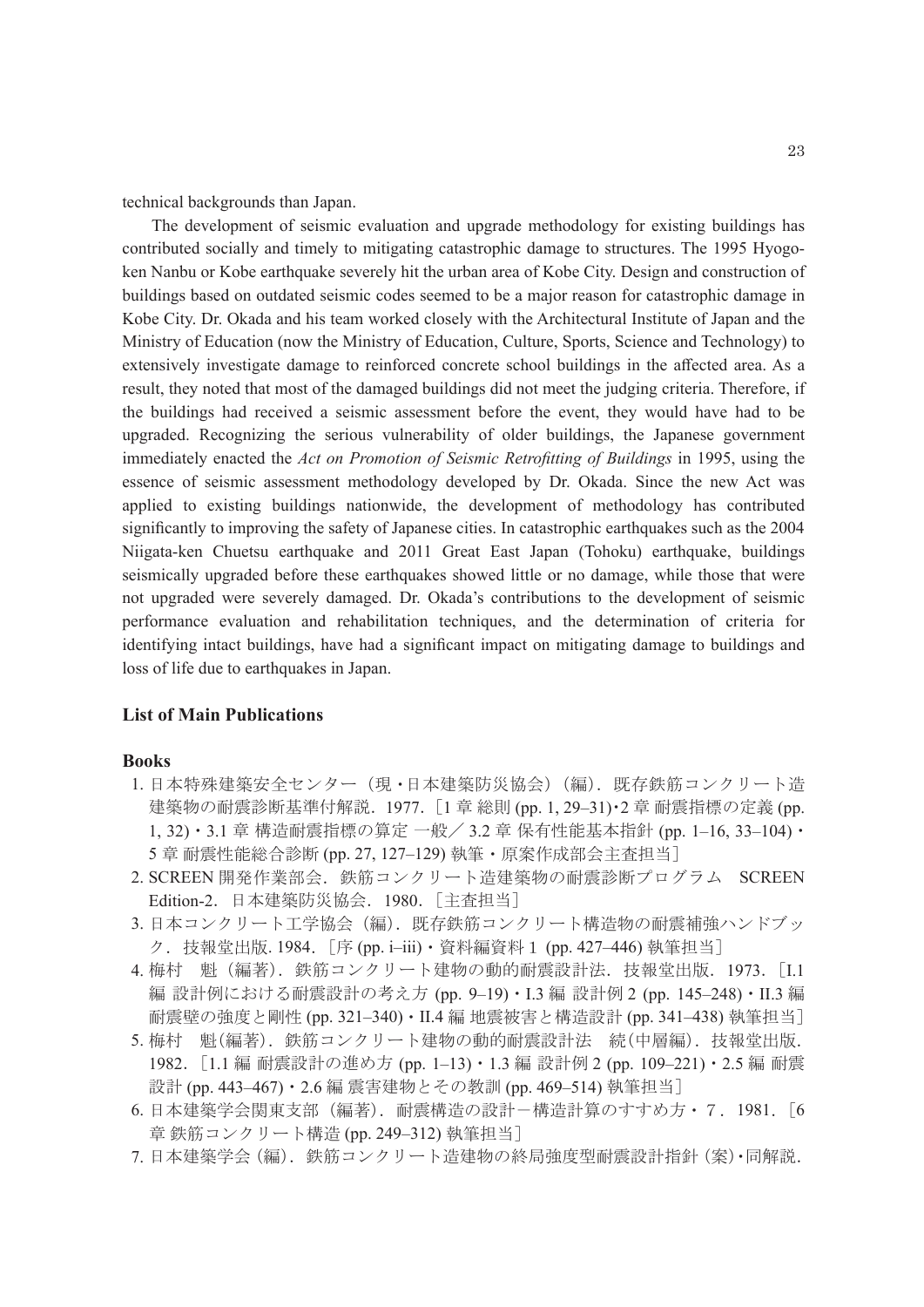1988. [1 章 総則 (pp. 1–5, 23–28) 執筆担当]

- 8. 岡田恒男,田中礼治,松崎育弘,坂本 功,河村壮一.あと施工アンカー 設計と施工. 技術書院.1990.
- 9. 日本建築学会(編). 建築耐震設計における保有耐力と変形性能(1990). 1990. [序 論 (pp. 1–19)・鉄筋コンクリート構造 (pp. 339–473) 執筆担当]
- 10. 伊藤 滋, 岡田恒男, 矢野克巳 (監修). 日本建築家協会都市災害特別委員会 (編). 建築家のための耐震設計教本. 彰国社. 1997.
- 11. 岡田恒男,土岐憲三(編著).地震防災のはなし 都市直下地震に備える.朝倉書店. 2006.

## **Papers and Reports**

- **I. Development and implementation of earthquake disaster mitigation technologies through seismic evaluation and rehabilitation of existing vulnerable buildings**
	- 1. T. Okada and B. Bresler. Seismic safety of existing low-rise reinforced concrete buildings— Screening method. Proceedings of the Review Meeting of the U.S.–Japan Cooperative Research Program in Earthquake Engineering with Emphasis on the Safety of School Building (Honolulu). The Japan Earthquake Engineering Promotion Society, pp. 210–246, 1975.
- 2. T. Okada and B. Bresler. Strength and ductility evaluation of existing low-rise reinforced buildings-screening method. Earthquake Engineering Research Center, Report No. EERC– 76/01, University of California, Berkley, CA, 1976.
- 3. 岡田恒男, 宮沢正躬, 阿部 陞, 森本興一郎, 福島順一. 既存鉄筋コンクリート造建 物の耐震診断および補強法(大成ERP法―その1,2).日本建築学会大会学術講演 梗概集 (構造系). Vol. 52, pp. 1859-1862, 1977.
- 4. 岡田恒男. 耐震性能と震害. 建築雑誌. Vol. 95, No. 1170, pp. 24–31, 1980.
- 5. 梅村 魁, 岡田恒男, 村上雅也. 鉄筋コンクリート造建物の耐震診断基準のための耐震 判定指標について. 日本建築学会大会学術講演梗概集 (構造系). Vol. 55, pp. 1537-1538, 1980.
- 6. 中埜良昭,岡田恒男.信頼性理論による鉄筋コンクリート造建築物の耐震安全性に関 する研究.日本建築学会構造系論文報告集.No. 406, pp. 37–43, 1989.
- 7. 岡田恒男, 壁谷澤寿海, 中埜良昭, 前田匡樹, 田才 晃, 加藤大介, 市之瀬敏勝, 北 山和宏. 鉄筋コンクリート造学校校舎の耐震診断指標値と被災度. 第10回日本地震 工学シンポジウム論文集.Vol. 1, pp. 177–182, 1998.
- 8. T. Okada, T. Kabeyasawa, Y. Nakano, M. Maeda and T. Nakamura. Improvement of seismic performance of reinforced concrete school buildings in Japan (Part 1 and Part 2). Proceedings of the 12th World Conference on Earthquake Engineering (Auckland, 2000). The New Zealand Society for Earthquake Engineering, 2000 (CD-ROM).
- **II. Development and implementation of earthquake damage assessment technologies of buildings**
	- 1. 岡田恒男,広沢雅也,平石久廣. 震災構造物の復旧技術の開発(その1:鉄筋コンク リート造建物). 建築防災. Vol. 69, pp. 4–15, 1983.
- 2. T. Okada, M. Hirosawa, H. Hiraishi and M. Yoshimura. Draft of guidelines for post-earthquake

24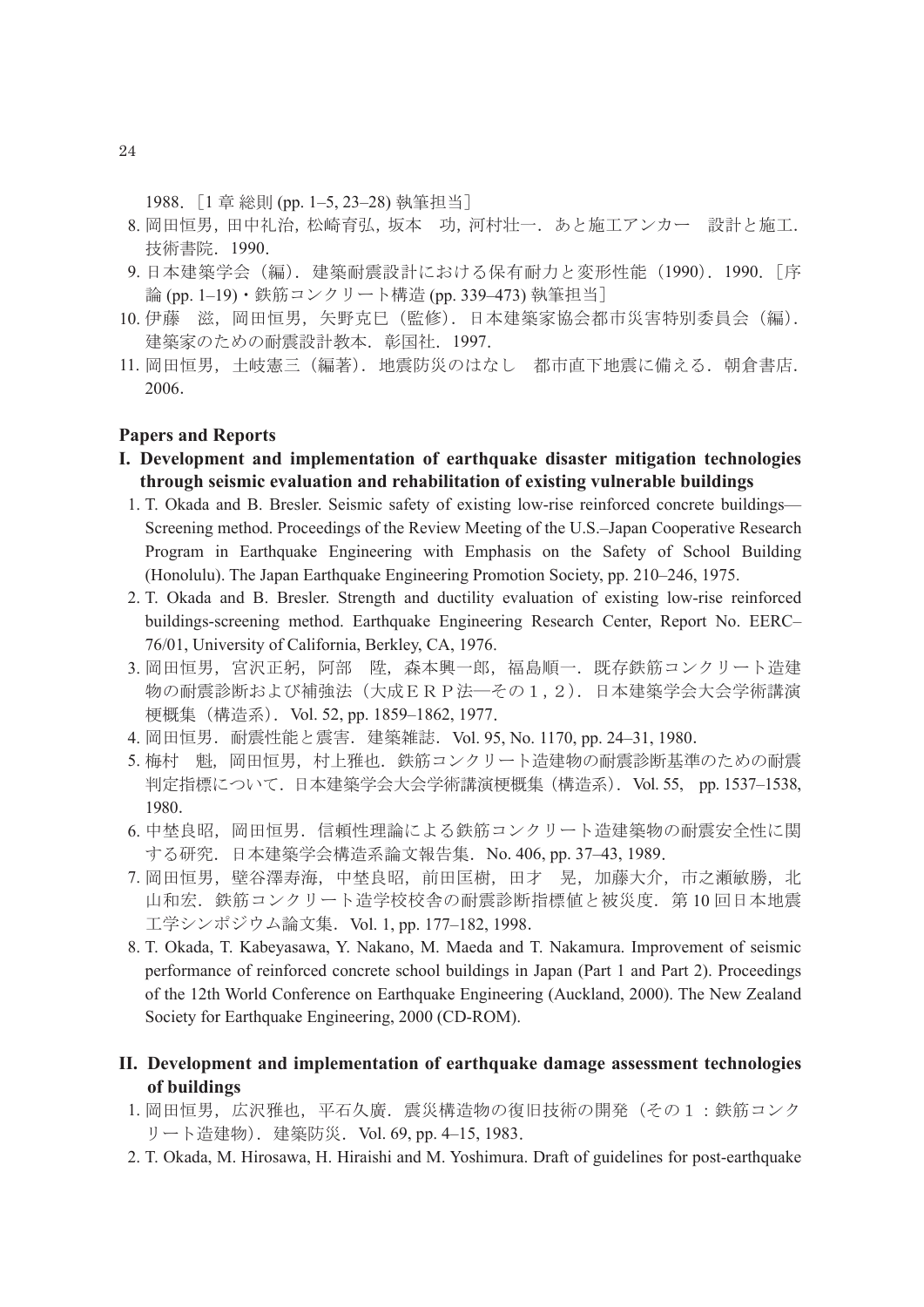inspection and evaluation of earthquake damage in reinforced concrete buildings and its application to the Namioka town hospital buildings. Proceedings of the 3rd Workshop on Seismic Performance of Existing Buildings, US/Japan Cooperative Research Program, Department of Structural Engineering, Cornell University, Ithaca, NY, 1985.

- 3. M. Murakami, T. Okada, M. Ohkubo, S. Otani, K. Takiguchi and H. Hiraishi. Post-earthquake inspection and evaluation of earthquake damage in reinforced concrete buildings. Proceedings of the 7th Japan Earthquake Engineering Symposium (Tokyo), Vol. 7, pp. 2071–2076, 1986.
- 4. 岡田恒男. 被災建築物の応急危険度判定. 建築防災. Vol. 209, pp. 2-3, 1995.
- **III. Experimental and analytical researches and their applications for the above achievements I and II**

# 【**Development of computer-actuator on-line test methodology and its application to experimental researches**】

- 1. 高梨晃一,宇田川邦明,関松太郎,岡田恒男,田中 尚. 電算機-試験機オンライン システムによる構造物の非線形地震応答解析 その1 システムの内容.日本建築学会 論文報告集. Vol. 229, pp. 77-83, 1975.
- 2. 久野雅祥,岡田恒男,関松太郎. 鉄筋コンクリート立体模型の振動破壊実験:その1 一層純ラーメン.日本建築学会大会学術講演梗概集(構造系).Vol. 51, pp. 1309–1310, 1976.
- 3. T. Okada and M. Seki. A simulation of earthquake response of reinforced concrete buildings. Proceedings of the 6th World Conference on Earthquake Engineering (New Delhi, 1977), Vol. III, pp. 2723–2728, 1977.
- 4. 岡田恒男, 関松太郎, 岡田健良, 浅井敏司, 朴 永周. 2方向地震入力に対する鉄筋 コンクリート建物の応答(その1~3).日本建築学会大会学術講演梗概集(構造系). Vol. 52, pp. 1881–1886, 1977.
- 5. 岡田恒男, 高梨晃一, 関松太郎, 谷口英武. スタッド定着部を有する機器構造物の地 震時挙動 (その1,2). 日本建築学会大会学術講演梗概集 (構造系). Vol. 54, pp. 1371– 1374, 1979.
- 6. 岡田恒男, 勅使川原正臣, 関松太郎. 電算機·アクチュエーターオンラインシステム による鉄筋コンクリート造2層骨組の地震応答シミュレーション(その2,3).日本 建築学会大会学術講演梗概集 (構造系). Vol. 55, pp. 1547-1550, 1980.
- 7. T. Okada and M. Seki. Nonlinear earthquake response of equipment system anchored on R/C building floor. Proceedings of the 8th World Conference on Earthquake Engineering (San Francisco, 1984), Vol. V, pp. 1151–1158, 1984.
- 8. M. Seki and T. Okada. Nonlinear earthquake response test of torsionally coupled reinforced concrete building frames. Proceedings of the 8th World Conference on Earthquake Engineering (San Francisco, 1984), Vol. VI, pp. 315–322, 1984.
- 【**Shake table tests of small scaled structure models under earthquake excitations**】
- 1. 堀内昇二,藤岡あゆみ,篠﨑邦江,山本昌士,隈澤文俊,岡田恒男.鉄筋コンクリー ト造超小型立体模型による振動破壊実験(その1~4).日本建築学会大会学術講演 梗概集C.pp. 639–646, 1988.
- 2. F. Kumazawa and T. Okada. Shaking table tests of reinforced concrete small scaled model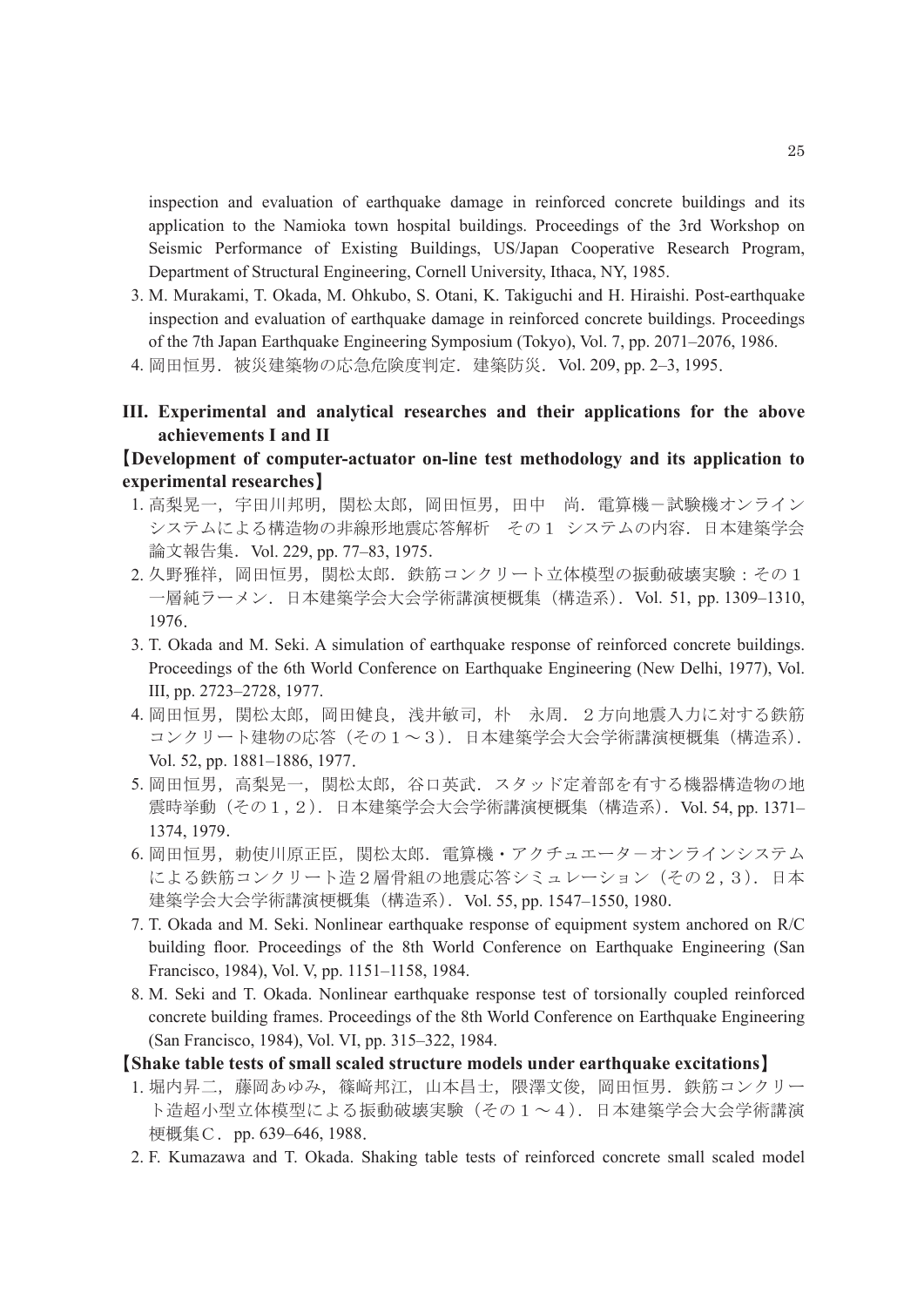structures. Proceedings of the 10th World Conference on Earthquake Engineering (Madrid, 1992), Vol. V, pp. 2771–2774, 1992.

3. 隈澤文俊,中埜良昭, 岡田恒男. 鉄筋コンクリート造超小型立体模型建物の振動破壊 実験:超小型立体模型による建物の振動破壊性状に関する研究(第1報). 日本建築 学会構造系論文集. Vol. 62, No. 493, pp. 83-90, 1997.

# 【**Earthquake response observations of weakly designed structure models**】

- 1. 田村良一,関松太郎, 岡田恒男. 鉄筋コンクリート造建物弱小モデルによる地震応答 観測(その1:弱小モデルの設計及び観測計画).日本建築学会大会学術講演梗概集 (構造系).Vol. 58, pp. 1677–1678, 1983.
- 2. T. Okada, F. Kumazawa and R. Tamura. Observation of nonlinear earthquake response of reinforced concrete weak building model structures. Proceedings of the 9th World Conference on Earthquake Engineering (Tokyo-Kyoto, 1988), Vol. V, pp. 553–558, 1988.
- 3. 西田哲也, 隈澤文俊, 岡田恒男. 鉄筋コンクリート造弱小モデルによる地震応答観測 (その8:1987 年 12 月 17 日千葉県東方沖地震による応答観測記録).日本建築学会大 会学術講演梗概集 C. pp. 289-290, 1988.

# 【**Post-earthquake reconnaissance and global contribution to enhancing earthquake resilience of cities**】

- 1. 日本建築学会.1968 年十勝沖地震災害地震報告.1968.[pp. 380–459 執筆担当]
- 2. 海外技術協力事業団.ビルマ地震調査団報告書:ビルマ国における耐震構造技術の確 立と地震観測の拡充整備に関する予備調査.1971.[pp. 16–28, 32–39, 72–91 執筆担当]
- 3. T. Okada, M. Murakami, T. Minami and Y. Nakano. Seismic capacity of reinforced concrete buildings which suffered 1985.9.19–20 Mexico earthquake. Proceedings of the 9th World Conference on Earthquake Engineering (Tokyo-Kyoto, 1988), Vol. VII, pp. 291–296, 1988.
- 4. 国際協力事業団医療協力部.ソ連・アルメニア共和国・スピタク地震国際緊急援助隊 報告書. 1989. [pp. 27–37, 43–63, 76–106 執筆担当]
- 5. Japan International Cooperation Agency. Report on Expert Team of Japan Disaster Relief Team (JDR) on the Earthquake in Philippines of July 16, 1990. Tokyo, Japan, 1990. [調査団長とし て統括]
- 6. 日本建築センター出版部.アルメニア・スピタク地震の被害に学ぶ:プレキャスト鉄 筋コンクリート造等の建築物を中心として. 1990. [pp. 15-52, 288-295 執筆担当]
- 7. Japan International Cooperation Agency. Report of Japan Disaster Relief Team (Expert Team) on the Earthquake in Arab Republic of Egypt of October 12, 1992. Tokyo, Japan, 1993. [調査 団長として統括]
- 8. 岡田恒男,壁谷澤寿海,中埜良昭,佐藤勝次.1995 年兵庫県南部地震により被災し た文教施設の被害調査報告(その1:調査の概要).日本建築学会大会学術講演梗概集  $C-2$ . pp. 857–858, 1995.

## 【**Development of seismic codes for next generation**】

- 1. 岡本 伸, 梅村 魁, 上村克郎, 岡田恒男, 山崎 裕. 組積造に関する日米共同大型 耐震実験研究(1)全体研究計画. 日本建築学会大会学術講演梗概集C. pp. 1081-1082, 1985.
- 2. F. Kumazawa and T. Okada. Flexural behavior of reinforced concrete block masonry beams with spirally-reinforced lap splices. Proceedings of the 9th World Conference on Earthquake